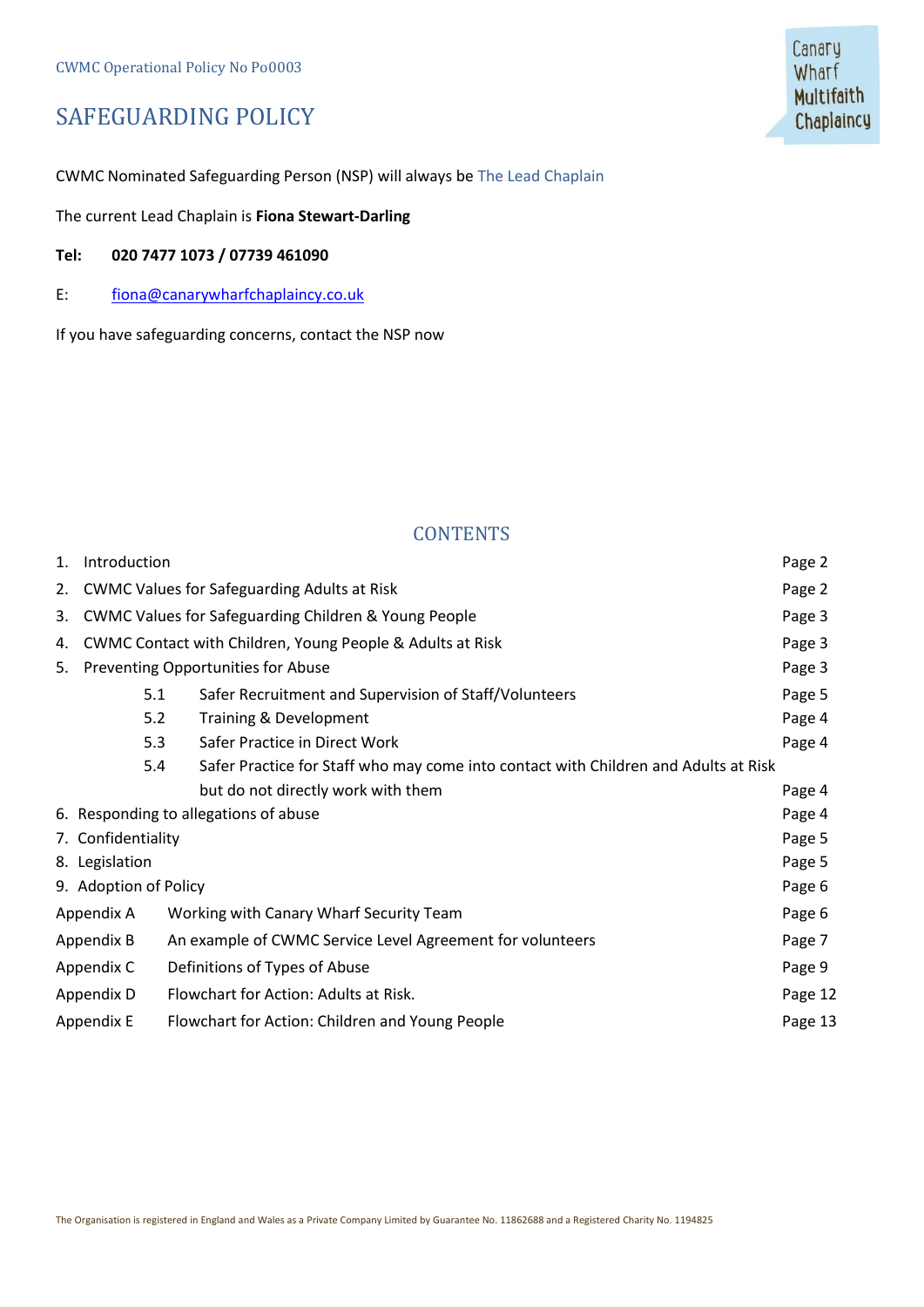## CANARY WHARF MULTIFAITH CHAPLAINCY VALUES

## Section 1: Introduction

Every child or adult at risk deserves to be safe and secure in their life and activities. Their parents or carers (if they have them) need to feel sure that the people in charge of these activities, and those who exert influence over them, are trustworthy, responsible and will do everything they can to keep the adult at risk or child safe from harm.

The majority of those working on the Canary Wharf estate will be adults, although we are aware that some of the retail workers will be under 18 years old. It is unlikely that any member of the chaplaincy team will be working directly with children in the course of their work on the estate. The chaplains offer pastoral care in terms of a confidential listening ear, these will normally take place in a public place, such as a walk or coffee shop. More recently in recognising that employees can now also work from home, chaplains in addition offer conversations via virtual means or phone. Canary Wharf Multifaith Chaplaincy (CWMC) has put in place safeguards to protect children, young people or adults at risk. CWMC has also put in place safeguards to avoid putting their workers in positions where abuse might be alleged, and to ensure that all workers know exactly what to do should abuse be suspected. The Lead Chaplain (NSP) will ensure that all new staff and volunteers have read this and associated policies before undertaking any CWMC duties. CWMC believes it is important to not only protect the vulnerable from abuse but to actively promote the welfare of children, young people and adults at risk - not just to protect, but to safeguard. The Canary Wharf estate is a private estate with its own security team, there may be occasions when it's appropriate to refer a concern to the Security Duty Manager (Appendix A).

The definition of adult at risk is defined in the Care Act 2014 who may be in need of community care services by reason of mental or other disability, age or illness; and who is unable to protect him or herself against significant harm or exploitation. For the purposes of this policy, this category can be extended to those in temporary emotional distress, which in many cases can render an individual susceptible to manipulation or exploitation. The legal definition of a child is someone under the age of 18 according to Working Together to Safeguard Children Act 2018.

## Section 2: CWMC Values for Safeguarding Adults at Risk

- **Privacy:** The right of individuals to be left alone or undisturbed and free from intrusion or public attention into their affairs.
- **Dignity:** Recognition of the intrinsic value of people regardless of circumstances by respecting their uniqueness and their personal needs and by treating them with respect.
- **Independence:** Opportunities to act and think without reference to another person, including a willingness to incur a degree of calculated risk.
- **Choice:** Opportunity to select independently from a range of options.
- **Rights:** The maintenance of all entitlements associated with citizenship.
- **Fulfilment:** The realisation of personal aspirations and abilities in all aspects of daily life.
- **Valuing Diversity:** Respect for different cultures, ethnic backgrounds, disabilities, religions, ages, genders, and sexual preferences.
- **Use of professional** safeguarding advice and support both inside and outside the chaplaincy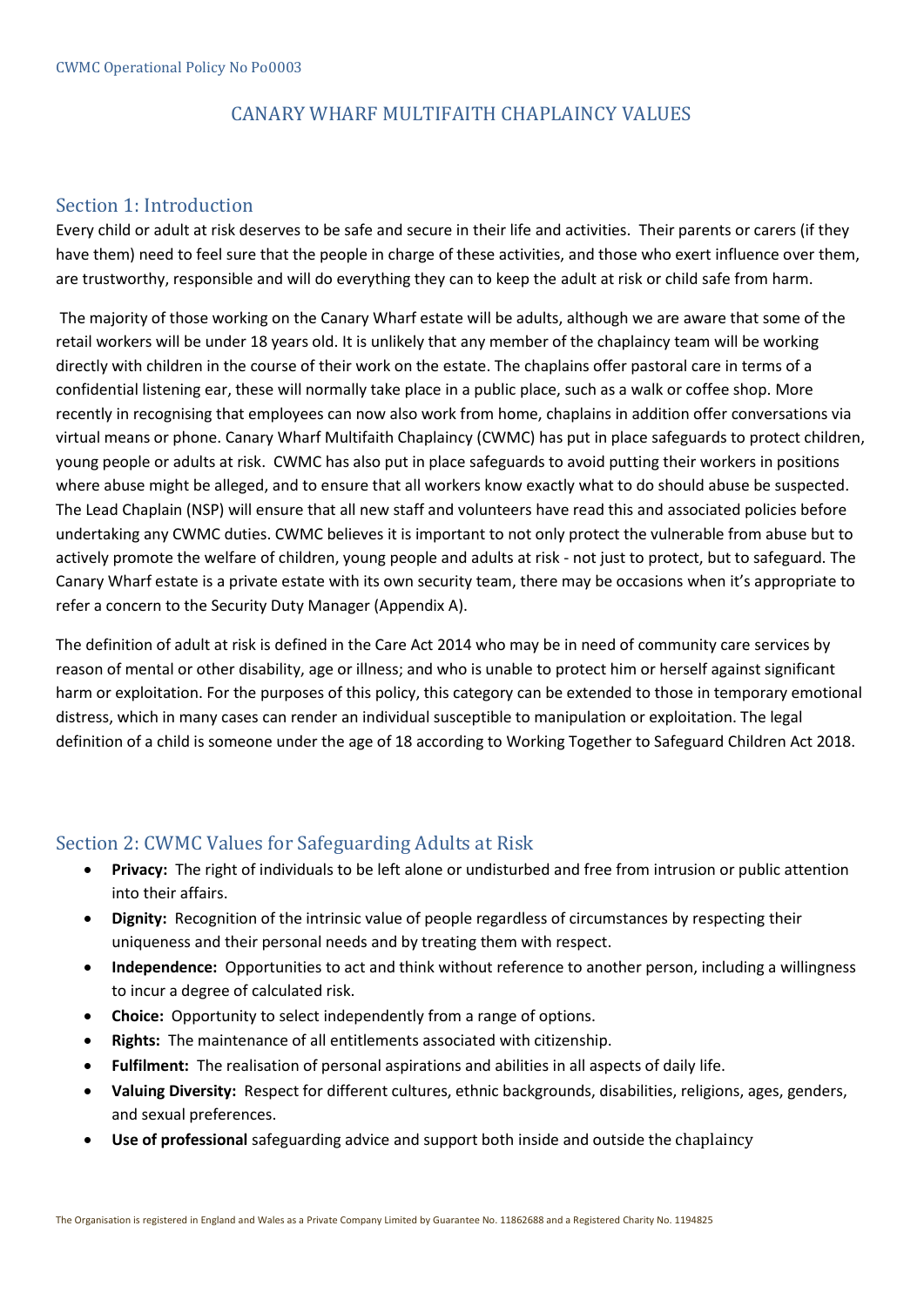## Section 3: CWMC Values for Safeguarding Children & Young People

- The needs of the child are paramount and should underpin all child protection work.
- All children and young people have the right to grow up in a caring and safe environment.
- Children and young people have the right to be protected from abuse of all types, and to expect that adults in positions of responsibility will do everything possible to foster those rights.

## CWMC SAFEGUARDING PROCEDURES

## Section 4: CWMC Contact with Children, Young People & Adults at Risk

CWMC employees and volunteers may work with children, young people and adults at risk directly and indirectly through their chaplaincy work to various retail outlets, businesses and residences. Chaplains may build strong relationships on the basis of providing a listening ear. Meetings should always be in public, in the workplace or a public meeting area. CWMC chaplains are not counsellors and there should be no need to meet in private. Chaplains should not offer any form of meeting or relationship outside the context of Workplace Chaplaincy to children, young people or adults at risk. Where unsolicited contact is made with a chaplain by an individual outside this context, this should be immediately discussed with a line manager. Where exceptions to these guidelines are unavoidable and privacy is required, the chaplain should, nonetheless be aware of possible dangers and act appropriately. Such exceptional circumstances should be discussed with the chaplain's line manager at the earliest opportunity. This can be done, in generality, without compromising confidentiality and is a safeguard to all concerned.

## Section 5: Preventing Opportunities for Abuse

CWMC aims to:

- Ensure the practice of safe recruitment by checking the suitability of staff and volunteers to work in the environment they are appointed to.
- Make our Safeguarding Policy widely available.
- Ensure that the CWMC Nominated Safeguarding Person (NSP) is known and available to all staff and volunteers.
- CWMC Nominated Safeguarding Person (NSP) is the Lead Chaplain

#### 5.1 Safer Recruitment and Supervision of Staff/Volunteers

The CWMC will ensure all members of the team will be appointed, trained, supported and supervised in accordance with government guidance on safe recruitment. This includes ensuring that:

- There is a written job description / person specification for the post
- Those applying have completed an application form and a self-declaration form
- Those short listed have been interviewed
- Safeguarding has been discussed at interview
- Written references have been obtained, and followed up where appropriate
- A disclosure and barring check has been completed where necessary (we will comply with Code of Practice requirements concerning the fair treatment of applicants and the handling of information)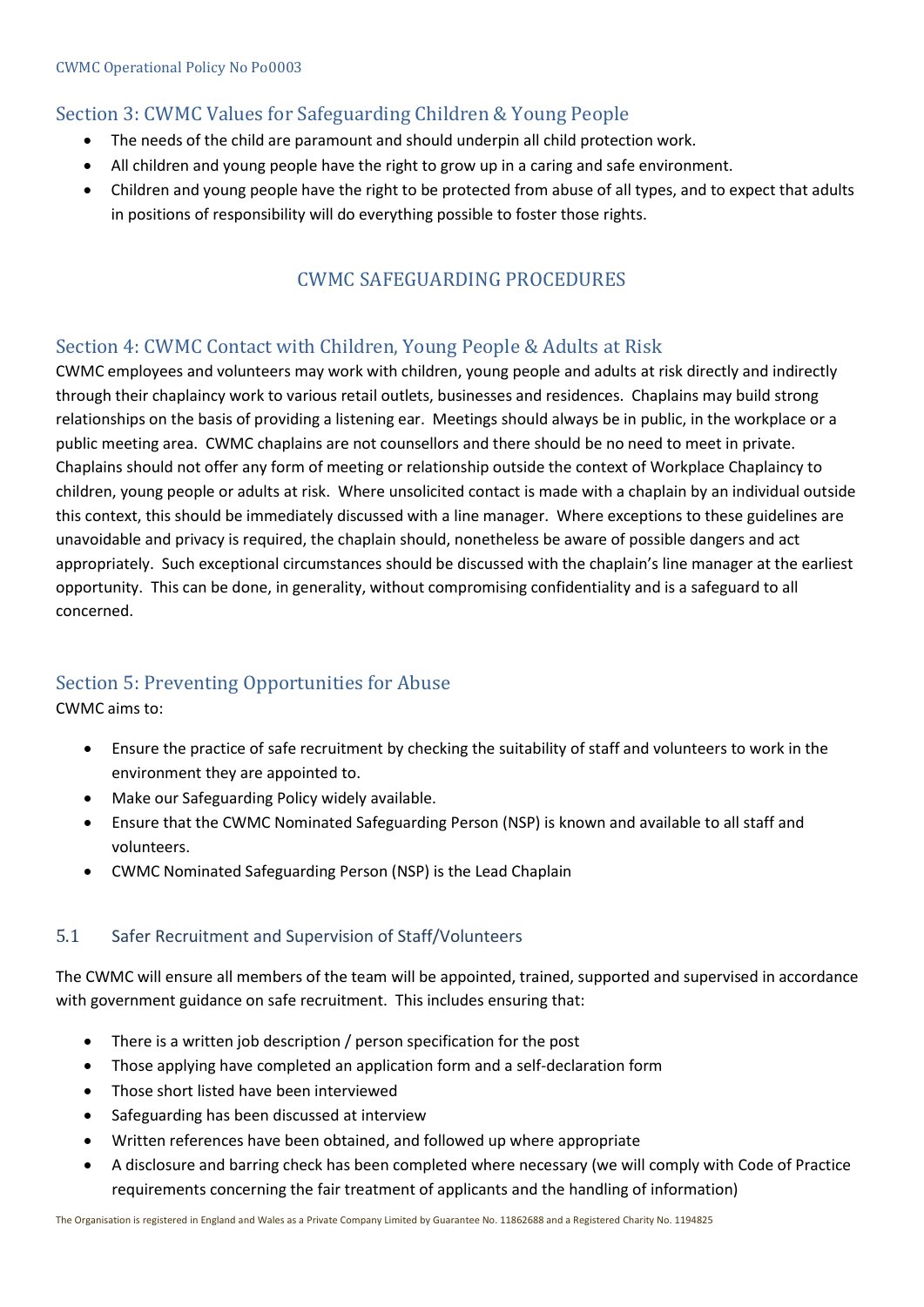- Qualifications where relevant have been verified
- A suitable training programme is provided for the successful applicant
- The applicant has completed a probationary period of 6 months
- The applicant has been given a copy of the organisation's safeguarding policy and knows how to report concerns.

In addition, it is important for volunteers to be accountable like paid members of the team. Therefore, each volunteer will be asked to sign a Service Level Agreement and example of which is in Appendix B.

## 5.2 Training & Development

All CWMC team members will receive induction safeguarding training and undertake recognised training on a regular basis.

#### 5.3 Safer Practice in Direct Work

- No CWMC member of staff or volunteer will be alone with a child or adult at risk without alerting others to the reason.
- All allegations of abuse against a worker, however minor, are reported to the CWMC member of staff or volunteer's line manager.
- The CWMC has the following additional policies in place:
	- Health & Safety (particularly regarding one to one pastoral conversations)
	- Confidentiality
	- Accountability
	- Data Protection
	- Social Media
	- Working from home
- Soft copies all policies can be accessed by all team CWMC members through the Microsoft Teams General Folder, and hard copies are kept in a folder in the Chaplains' office.

## 5.4 Safer Practice for Staff who may come into contact with Children and Adults at Risk but do not directly work with them

- This is the most likely occurrence within CWMC's area of work. All staff will have a Standard CRB check.
- Where practical, no CWMC member of staff or volunteer will be alone with a child or adults at risk without alerting others to the reason.

## 6. Responding to allegations of abuse

Under no circumstances should any member of the chaplaincy team including volunteers carry out their own investigation into an allegation or suspicion of abuse. Follow procedures below:

• Documenting a concern

The CWMC team member including volunteers should make a report of the concern in the following way:

• The person in receipt of allegations or suspicions of abuse should report concerns as soon as possible to:

The Organisation is registered in England and Wales as a Private Company Limited by Guarantee No. 11862688 and a Registered Charity No. 1194825 **Revd Dr Fiona Stewart-Darling** (here after the Nominated Safeguarding Person (NSP))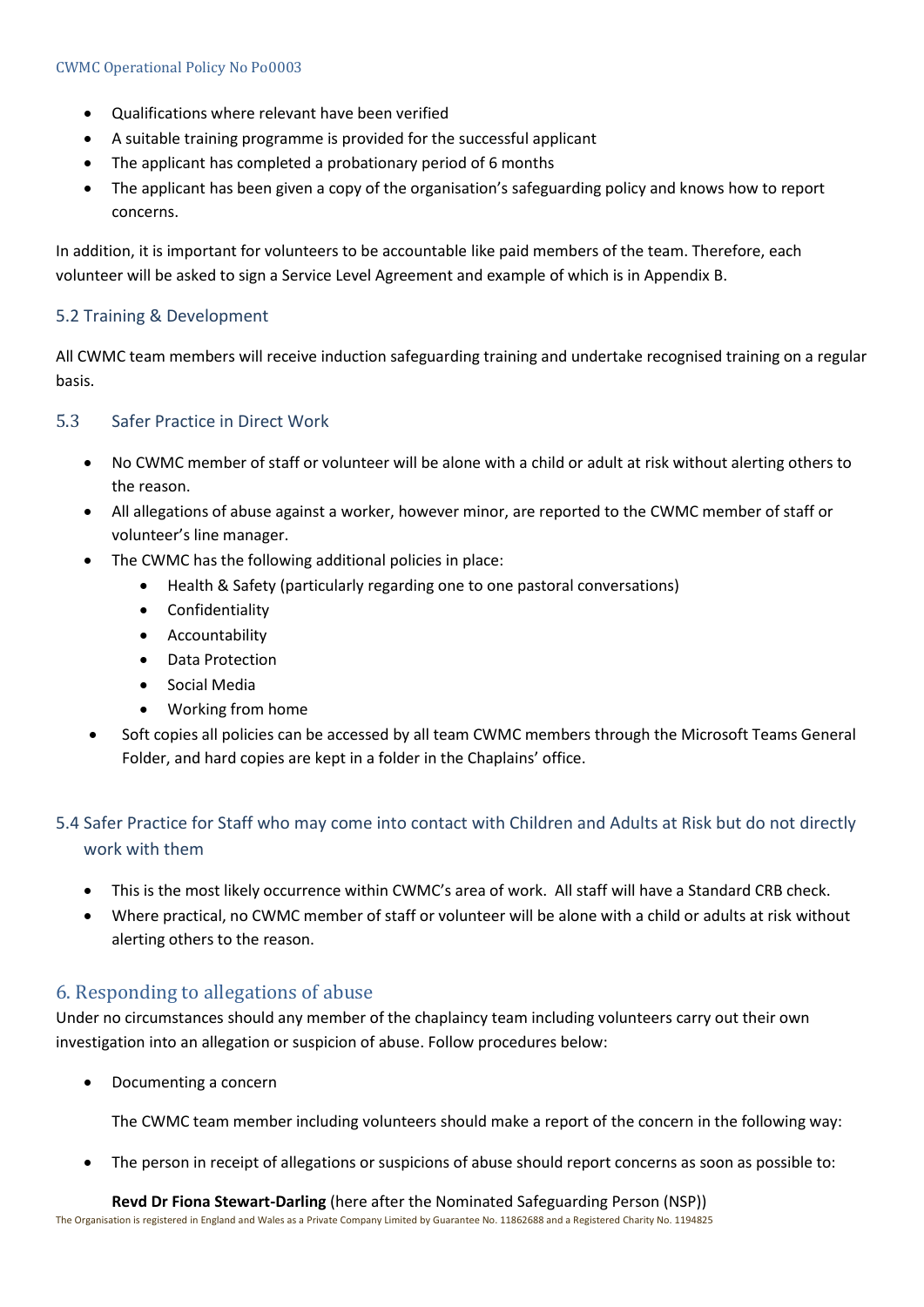#### **Tel: 020 7477 1073/07739 461090**

**Email[: fiona@canarywharfchaplaincy.co.uk](mailto:fiona@canarywharfchaplaincy.co.uk)**

- The Nominated Safeguarding Person should first call **Thirtyone:Eight** and seek advice. **Thirtyone:eight** PO box 133, Swanley, Kent, BR8 7UQ Tel: 0303 003 1111
- In the absence of the Nominated Safeguarding Person (NSP) or if suspicions involve the NSP, then advice should be sought and a report should be made in the first instance to:

**Thirtyone:eight** PO box 133, Swanley, Kent, BR8 7UQ Tel: 0303 003 1111

#### A summary of reporting procedures:

See Appendix D – Flowchart for Action: Adults at Risk. See Appendix E – Flowchart for Action: Children and Young People

## 6. Confidentiality

- All information about any individual adult at risk or any individual volunteer or member of the chaplaincy team should be treated as confidential and will not be communicated to others, except those who need to be involved for due process to take place.
- Any concerns should be discussed with the NSP.

## 7. Legislation

#### **Care Act 2014**

The Care Act 2014 came into effect in April 2015 has replaced most previous laws regarding carers and people being cared for. It outlines the way in which local authorities should carry out carer's assessments and needs assessments; how local authorities should determine who is eligible for support; how local authorities should charge for both residential care and community care; and places new obligations on local authorities.

The Care Act is mainly for adults in need of care and support, and their adult carers. There are some provisions for the transition of children in need of care and support, parent carers of children in need of care and support, and young carers. However, the main provisions for these groups (before transition) are in the Children and Families Act 2014

#### **Working Together to Safeguard Children 2018**

Working Together to Safeguard Children 2018 replaces both the Children Act 2004 and the Social Work Act 2017. It strengthens this already important relationship by placing new duties on key agencies in a local area. Specifically, the police, clinical commissioning groups and the local authority are under a duty to make arrangements to work together, and with other partners locally, to safeguard and promote the welfare of all children in their area.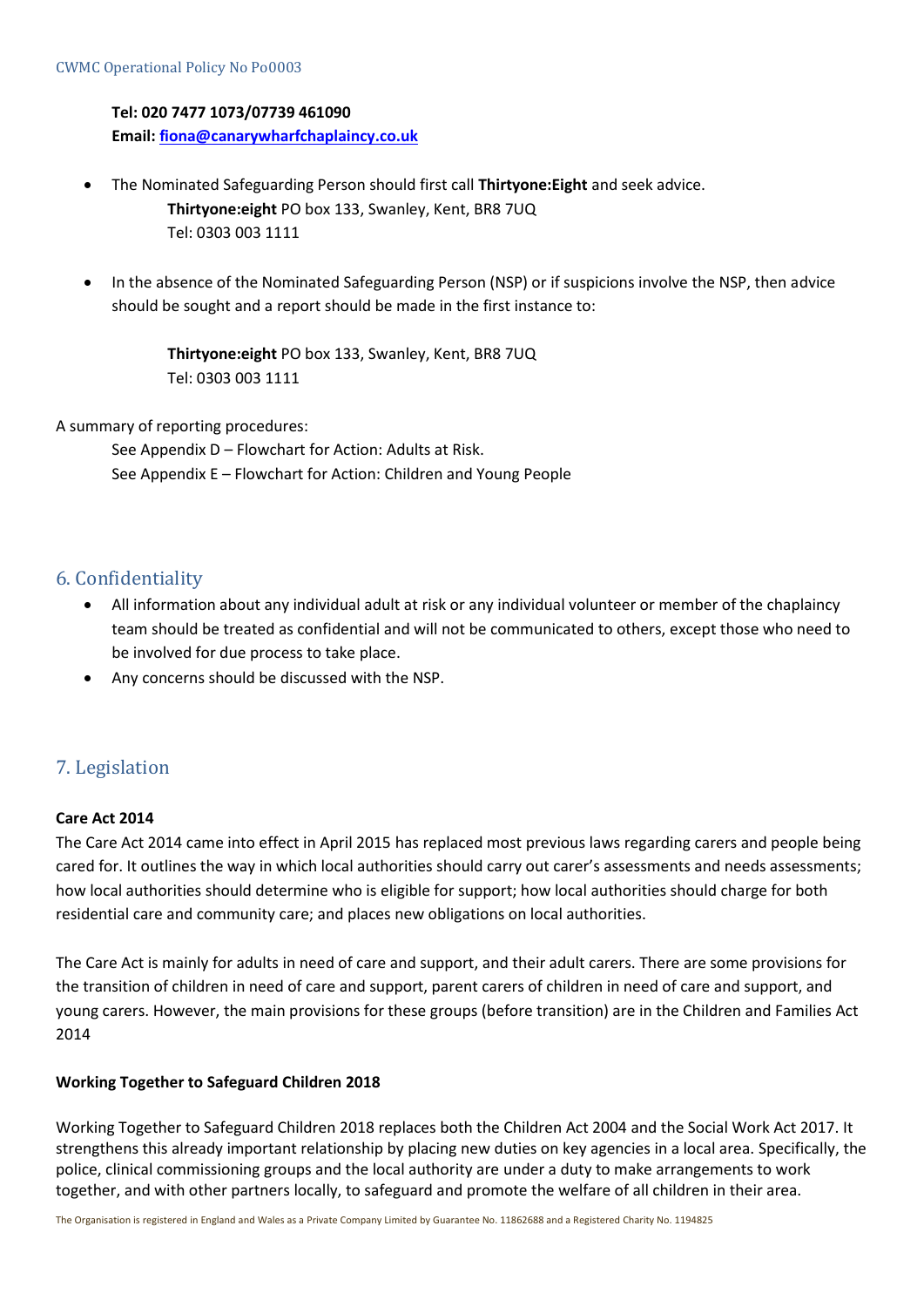#### CWMC Operational Policy No Po0003

Safeguarding and promoting the welfare of children is defined for the purposes of this guidance as: a child is defined as anyone who has not yet reached their 18th birthday.

#### **Human Rights and the Law**

We recognise the personal dignity and rights of all children, young people and adults, as enshrined in the Human Rights Act 1998 and the 1989 United Nations Convention on the Rights of the Child. Safeguarding work is undertaken within a legislative framework supported by government guidance which sets out a range of safeguarding duties, responsibilities and best practice to which we will adhere.

## 9. ADOPTION OF THE POLICY

This policy was agreed by the Leadership and will be reviewed annually.

| Signed by: | Position: Chair of the CWMC Ltd Board |
|------------|---------------------------------------|
| Signed by: | Position: CWMC Lead Chaplain          |

Date:

Version 003 Revised September 2020

#### APPENDICES

## Appendix A: Working with Canary Wharf Security Team

The Canary Wharf Security Team will usually be the first responders to an incident with an adult or child of young person of concern if they are in any of the public places on the Canary Wharf estate, e.g. Retail Malls, Office building lobbies and all external locations. Increasingly members of the security team are trained a Mental Health First Aiders. On occasion a chaplain maybe working with the security team dealing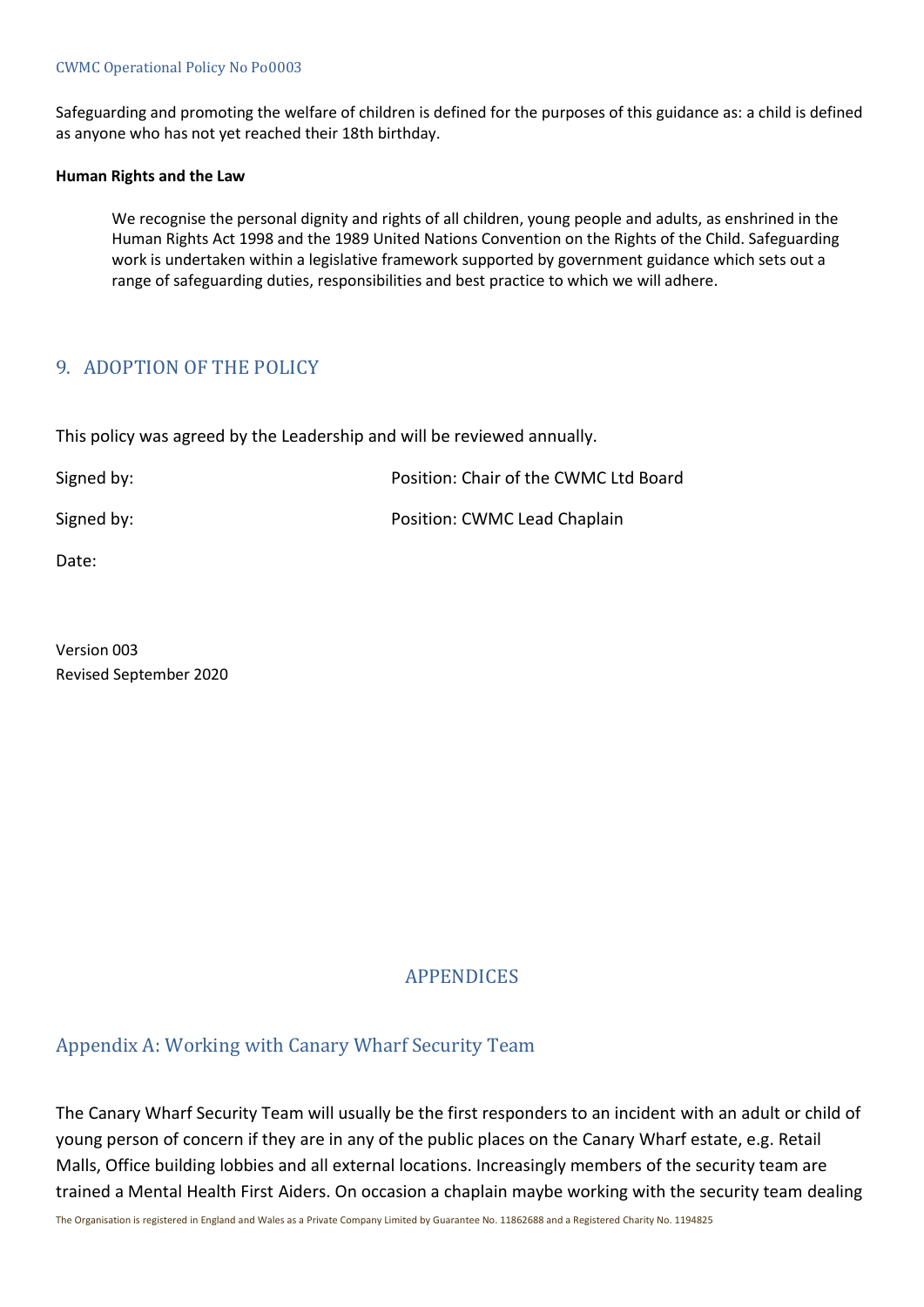with a situation where an adult, child or young person is at risk, in these instances the security team member will be in consultation with there manager and will take the lead in taking appropriate action.

## Appendix B: Example of a Service Level Agreement for Volunteers

#### **1. Introduction**

The purpose of this Service Level Agreement (SLA) is to define the pastoral care and support services provided by X, whose principal place of business is X, to the Lead Chaplain in Canary Wharf Multifaith Chaplaincy whose principal place of business is One Canada Square, London E14 5AB.

The services outlined in this SLA will be undertaken in the retail malls and other retail outlets on the Canary Wharf Estate, London.

Retail Chaplaincy offers a structured visiting programme to people working in shops, cafes, restaurants etc. Chaplains are present as a sign of God's involvement in the world and their task is to respond appropriately to anyone they meet. By building bridges of trust chaplains are able to offer pastoral care and support to staff as well occasionally help them to consider the values they work with, both formally and informally.

X will use all reasonable care, skill and diligence in providing all pastoral care and support services to the working retail community at Canary Wharf in a professional and ethical manner and in accordance with best practices and standards. In providing the services and performing its obligations X will comply with all applicable regulations, laws and legislation and adhere to the code of conduct and working practices as set out in the Chaplaincy Handbook.

#### **2. Service Schedule**

The following sections of the Service Schedule will be reviewed after a period of 6 months to ascertain if this programme is performing well and meeting the required objectives. If this has been achieved a renewal for a further 6 month period will be considered.

The retail chaplain will provide pastoral care and support in Canary Wharf for one session a week (on average) between 09.30 -12.00 & or 14.30 – 16.30 Monday to Friday or the times which are most appropriate for the retail workers.

#### **2.1 Pastoral care and support services**

- **2.1.1** To visit shops, cafes and restaurants on the Canary Wharf Estate offering pastoral care and support as required.
- **2.1.2** To keep a log of visits. X will keep documentation in the form of X which will be stored securely in X

#### **3. Principal Contacts**

Chaplains office: T: 020 7477 1073 Revd Dr Fiona Stewart-Darling: Lead Retail Chaplain M: 07739 461090 E: fiona@canarywharfchaplaincy.co.uk Revd Barbara Hume: Lead Retail Chaplain barbara@canarywharfchaplaincy.co.uk

#### **4. Service Levels and Standards**

#### **4.1 Service Delivery**

The services delivered by X will be in the best interests of Canary Wharf Group (CWG) X will: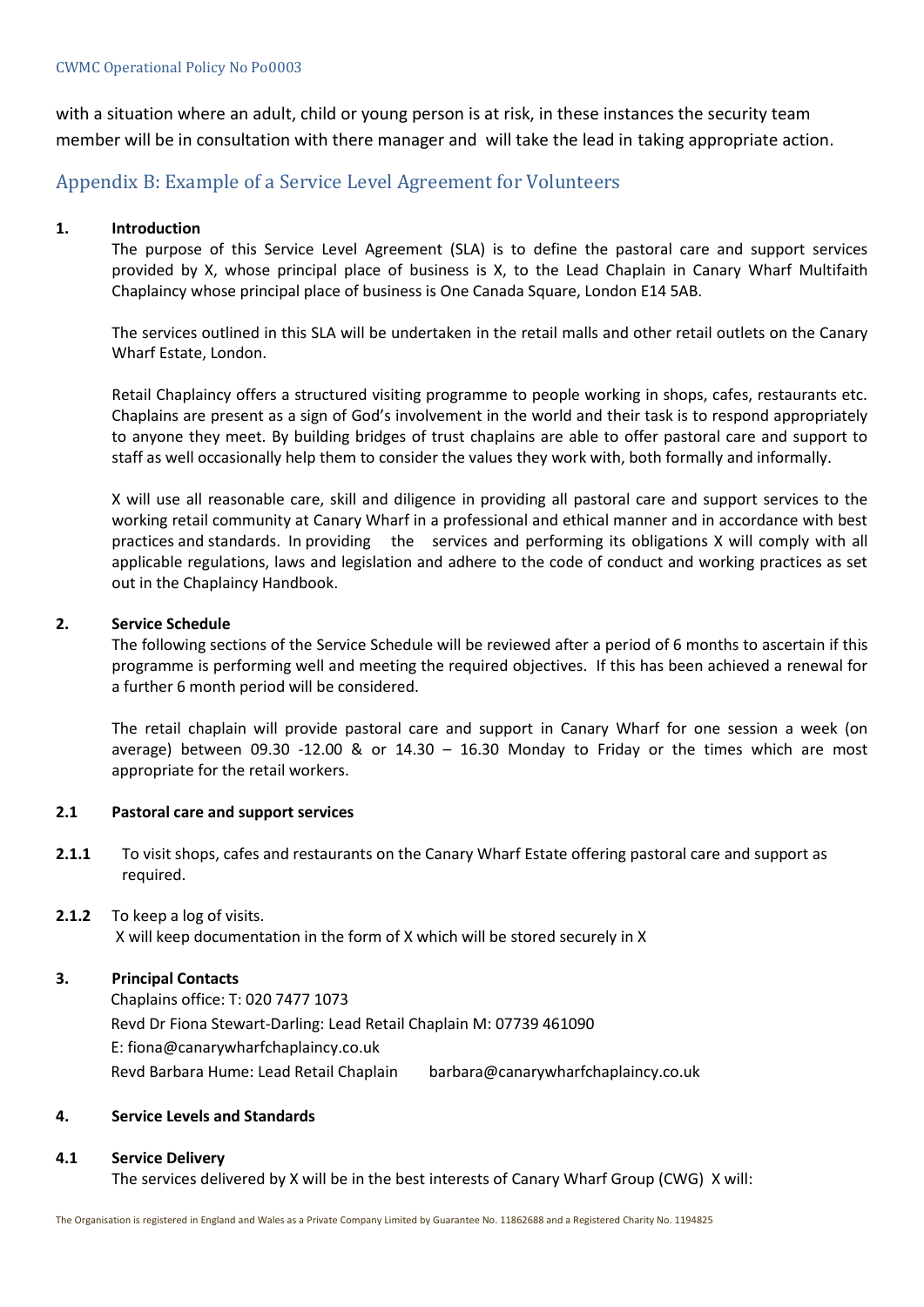- Ensure the service is provided only by staff who have the appropriate knowledge, skills, qualifications, experience and training.
- Ensure adequate equipment and support (e.g., clerical) is available for the services to be provided.
- X will respect and honour the boundaries of confidentiality.

#### **4.2 Equipment**

Stationery will be provided by X Access to Chaplaincy Meeting Room in Churchill Place Mall in Canary Wharf

#### **4.3 Internal Standards**

X will:

- Maintain the highest levels of pastoral care and support and administrative standards.
- Provide education and training where necessary to other volunteers to ensure contemporary knowledge and skills.
- As a Chaplain, X must be committed to his Faith and regularly attend his local place of worship
- As a Chaplain, X may be lay or ordained/accredited and come from a recognised tradition of their faith communities
- X will receive induction safeguarding training and undertake recognised training on a regular basis.

#### **4.4 Records**

X will ensure:

- Adequate, factual, contemporaneous and legible records are maintained confidentially.
- All records are to be stored safely and securely.
- Information is protected from improper and accidental disclosure.
- Information is only released in line with the guidance from the code of conduct and working practices as set out in the Chaplaincy Handbook.
- Compliance with all relevant legislation e.g. the Data Protection Act 2018 and GDPR 2018.

#### **5. Review Meetings and Discussions**

Regular review meetings will take place at least quarterly with Revd Barbara Hume and X to discuss the ongoing operational running of the service from both sides.

#### **6. Data Protection and GDPR**

X confirms that it shall comply with The Data Protection Act 2018 and GDPR 2018 and any other applicable data protection or privacy laws or regulations, including laws and regulations governing the use and disclosure of records and personal data.

#### **7. Confidentiality**

During the term of this SLA and after termination or expiration for any reason, X will not use confidential information for a purpose other than the performance of its obligations under this SLA.

#### **8. Complaints Procedure**

X and the Revd Barbara Hume are committed to providing a professional and effective service. However, in the event that we fail to meet expectations, there is a comprehensive Complaints Guide available to all clients, which outlines each stage of the complaint procedure for response and resolution.

The Complaints Procedure outlines the formal procedure for handling and investigating complaints about all aspects of service and care provided by X. This ensures that a client's complaint has a fair hearing and results in remedial action being taken appropriate. See the Retail Chaplains Handbook.

#### **9. Expenses**

Reasonable expenses are payable by the Chaplaincy Company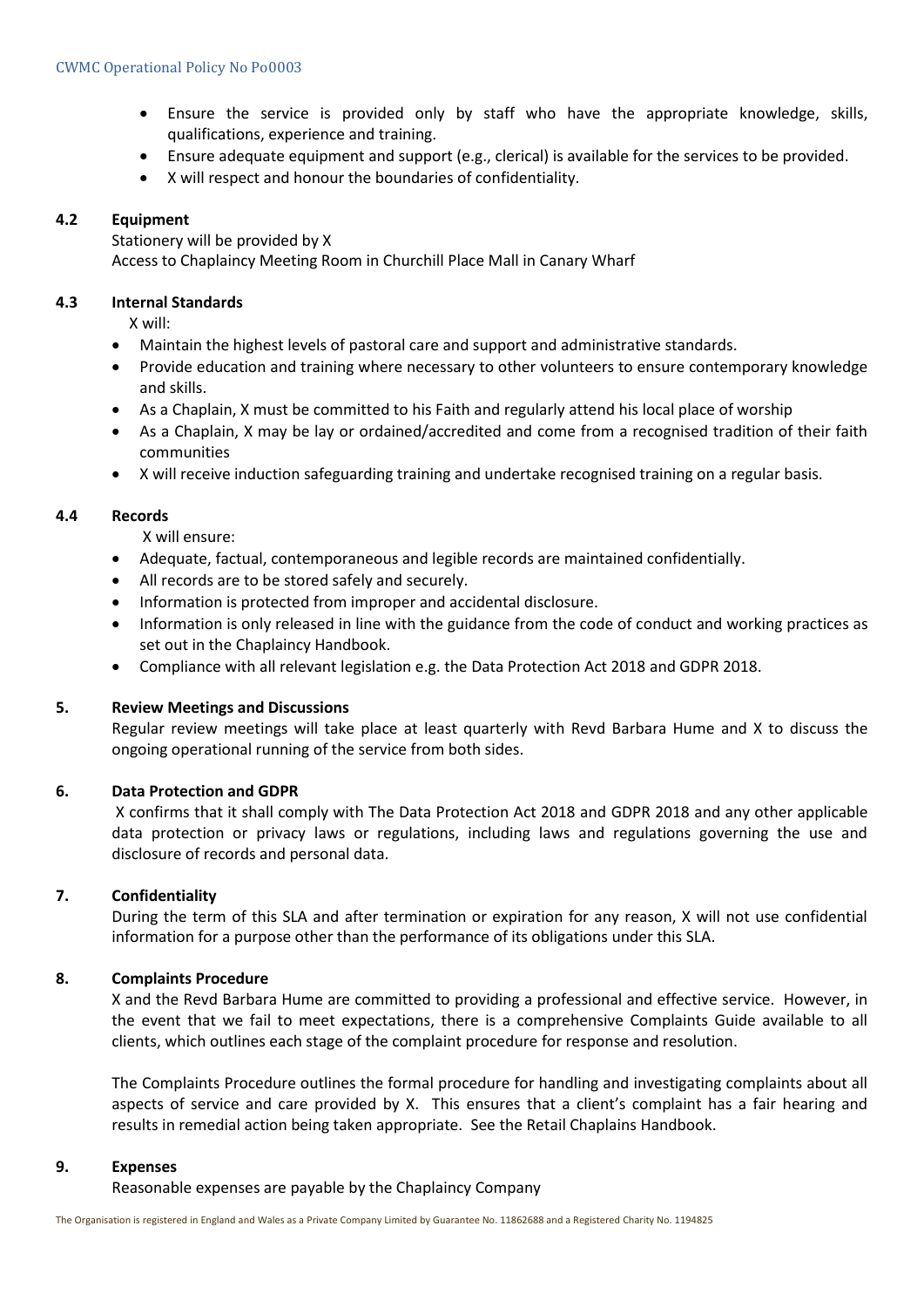Canary Wharf Multifaith Chaplaincy Ltd. Numeration to be agreed by speaking with the Lead Retail Chaplain.

#### **10. Notice of Termination of Contract**

This agreement may be terminated by either party by giving 3 months' notice in writing.

This is then signed by the Lead Chaplain and then new volunteer. Appendix C: Definitions of Types of Abuse

#### i. Physical Abuse of Children, Young People or Adults at Risk

Physical abuse may involve hitting, shaking, throwing, poisoning, burning or scalding, drowning, suffocating, or otherwise causing physical harm to a child or adult at risk.

Physical harm may also be caused when a parent/carer fabricates the symptoms of, or deliberately induces, illness in a child or adult at risk.

| Physical Abuse - Indicators                                                                                                                                                                                                                      |                                                                                                                                                                                                                                                                                                                   |  |  |
|--------------------------------------------------------------------------------------------------------------------------------------------------------------------------------------------------------------------------------------------------|-------------------------------------------------------------------------------------------------------------------------------------------------------------------------------------------------------------------------------------------------------------------------------------------------------------------|--|--|
| <b>Physical Indicators</b>                                                                                                                                                                                                                       | <b>Behavioural Indicators</b>                                                                                                                                                                                                                                                                                     |  |  |
| Unexplained injuries - bruises /<br>٠<br>abrasions / lacerations<br>The account of the accident may be<br>п.<br>vague or may vary in repeated<br>accounts<br><b>Unexplained burns</b><br>٠<br>Regular occurrence of unexplained<br>٠<br>injuries | Withdrawn or aggressive behavioural extremes<br>Uncomfortable with physical contact<br>Seems afraid to go home<br>Complains of soreness or moves uncomfortably<br>Wears clothing inappropriate for the weather, in<br>order to cover body<br>The interaction between the child, vulnerable adult<br>and its carer |  |  |
| Most accidental injuries occur on parts of the<br>body where the skin passes over a bony<br>protrusion.                                                                                                                                          |                                                                                                                                                                                                                                                                                                                   |  |  |

#### ii. Neglect

Neglect is the persistent failure to meet a child's or adult at risk basic physical and/or psychological needs, likely to result in the serious impairment of the child's or adult at risk health or development. Neglect may involve a parent/carer failing to:

- Provide adequate food, clothing and shelter
- Protect a child or adult at risk from physical and emotional harm or danger
- Ensure adequate supervision (including the use of inadequate caregivers)
- Ensure access to appropriate medical care or treatment.

It may also include neglect of, or unresponsiveness to, a child's or adult at risk basic emotional needs.

| Neglect - Indicators       |                               |  |
|----------------------------|-------------------------------|--|
| <b>Physical Indicators</b> | <b>Behavioural Indicators</b> |  |
| ■ Unattended medical need  | Poor social relationships     |  |
| ■ Underweight or obesity   | Indiscriminate friendliness   |  |

The Organisation is registered in England and Wales as a Private Company Limited by Guarantee No. 11862688 and a Registered Charity No. 1194825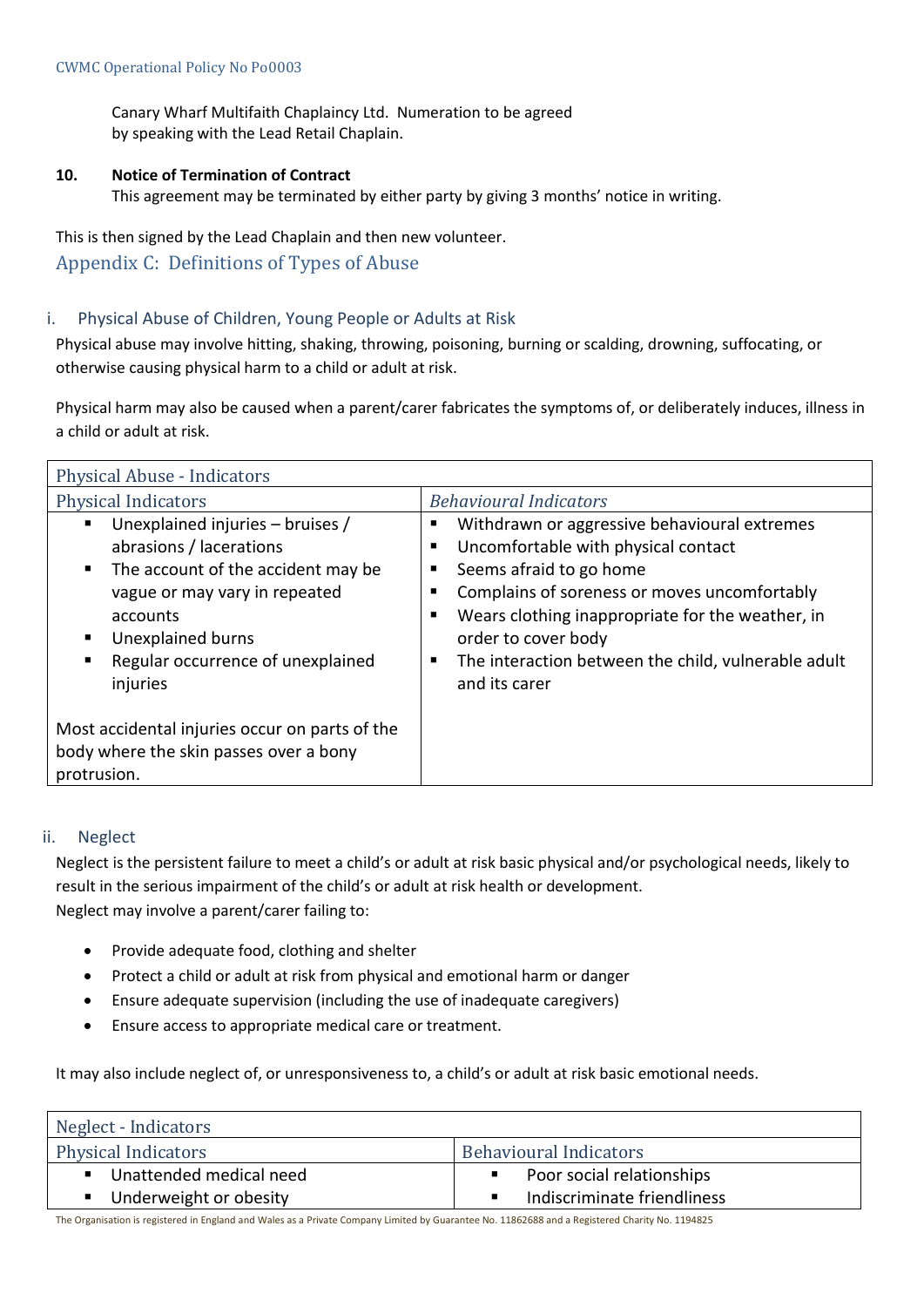|                | Recurrent infection                          | п | Poor concentration                      |
|----------------|----------------------------------------------|---|-----------------------------------------|
| $\blacksquare$ | Unkempt dirty appearance                     | п | Low self-esteem                         |
|                | Smelly                                       | п | Regularly displays fatigue or lethargic |
|                | $\blacksquare$ Inadequate / unwashed clothes | п | Frequently falls asleep                 |
|                | ■ Consistent lack of supervision             | ٠ | Frequent unexplained absences           |
|                | Consistent hunger                            |   |                                         |

■ Inappropriately dressed

#### iii. Emotional Abuse

Emotional abuse is the persistent emotional maltreatment of a child or vulnerable adult such as to cause severe and persistent effects on the child's or adult at risk emotional development, and may involve:

- Conveying to children or adult at risk that they are worthless or unloved, inadequate, or valued only insofar as they meet the needs of another person
- Imposing age or developmentally inappropriate expectations on children. These may include interactions that are beyond the child's or adult at risk developmental capability, as well as overprotection and limitation of exploration and learning, or preventing the child or adult at risk participating in normal social interaction
- Seeing or hearing the ill-treatment of another
- Serious bullying, causing children or adults at risk frequently to feel frightened or in danger, or the exploitation or corruption of children or adults at risk

| <b>Emotional Abuse - Indicators</b>                                                                                                                    |  |  |
|--------------------------------------------------------------------------------------------------------------------------------------------------------|--|--|
| <b>Behavioural Indicators</b>                                                                                                                          |  |  |
| Low self-esteem<br>٠<br>Unhappiness, anxiety<br>Withdrawn, insecure<br>٠<br>Attention seeking<br>п,<br>Passive or aggressive behavioural extremes<br>п |  |  |
|                                                                                                                                                        |  |  |

#### iv. Sexual Abuse

Sexual abuse involves forcing or enticing a child, young person or adult at risk to take part in sexual activities, including prostitution, whether or not the child or adult at risk is aware of what is happening. The activities may involve physical contact, including penetrative (e.g. rape, buggery or oral sex) or non-penetrative acts. Sexual abuse includes non-contact activities, such as involving children or adults at risk in looking at, or in the production of pornographic materials, watching sexual activities or encouraging children or adults at risk to behave in sexually inappropriate ways.

| Sexual Abuse - Indicators                                                          |                                                                                          |  |
|------------------------------------------------------------------------------------|------------------------------------------------------------------------------------------|--|
| <b>Physical Indicators</b>                                                         | <b>Behavioural Indicators</b>                                                            |  |
| 8. Sign of blood / discharge on the child's or<br>vulnerable adult's underclothing | ■ Sexually proactive behaviour or knowledge that<br>is incompatible with a child's age & |  |
| 9. Awkwardness in walking / sitting                                                | understanding                                                                            |  |

The Organisation is registered in England and Wales as a Private Company Limited by Guarantee No. 11862688 and a Registered Charity No. 1194825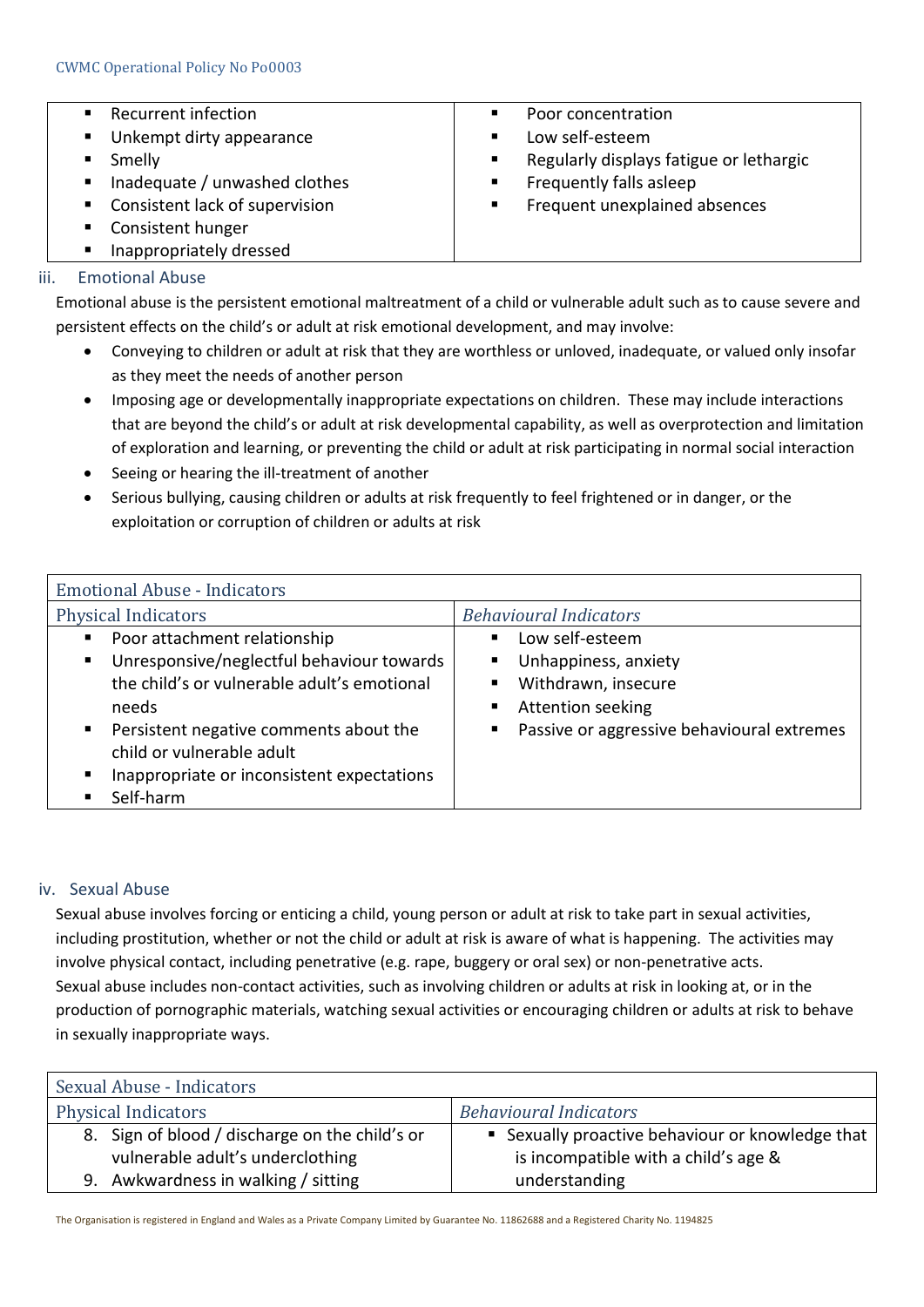| 10. Pain or itching $-$ genital area         | • Drawings & or written work that is sexually |
|----------------------------------------------|-----------------------------------------------|
| 11. Bruising, scratching, bites on the inner | explicit                                      |
| thighs / external genitalia                  | ■ Self-harm / Suicide attempts                |
| 12. Self-harm                                | $\blacksquare$ Running away                   |
| 13. Eating disorders                         | ■ Substance abuse                             |
| 14. Enuresis / encopresis                    | ■ Significant devaluing of self               |
| 15. Sudden weight loss or gain               | Loss of concentration                         |

#### 5. Discriminatory forms of Abuse

This form of abuse involves direct or indirect discrimination of children or adults at risk because of their race, gender, sexuality, disability, religion, mental health status or age.

#### Discriminatory Abuse – Examples:

- Lack of culturally or gender sensitivity in care practices
- Access to services denied due to lack of disability awareness and access needs of members
- No attempt to address language barriers
- No provision of culturally sensitive food
- No awareness of importance of faith festivals etc.

#### 6. Child Sexual Exploitation

Child sexual exploitation is a form of child sexual abuse. It occurs where an individual or group takes advantage of an imbalance of power to coerce, manipulate or deceive a child or young person under the age of 18 into sexual activity (a) in exchange for something the victim needs or wants, and/or (b) for the financial advantage or increased status of the perpetrator or facilitator. The victim may have been sexually exploited even if the sexual activity appears consensual. Child sexual exploitation does not always involve physical contact; it can also occur through the use of technology

#### 7. Extremism

Extremism goes beyond terrorism and includes people who target the vulnerable – including the young – by seeking to sow division between communities on the basis of race, faith or denomination; justify discrimination towards women and girls; persuade others that minorities are inferior; or argue against the primacy of democracy and the rule of law in our society.

#### 8. Financial or material abuse

Disparity between assets and living conditions Unexplained withdrawals from accounts or disappearance of financial documents or loss of money Sudden inability to pay bills, getting into debt Carers or professionals fail to account for expenses incurred on a person's behalf Recent changes of deeds or title to property Missing personal belongings Inappropriate granting and / or use of Power of Attorney

#### 9. Modern slavery

Physical appearance; unkempt, inappropriate clothing, malnourished Movement monitored, rarely alone, travel early or late at night to facilitate working hours.

Few personal possessions or ID documents. Fear of seeking help or trusting people.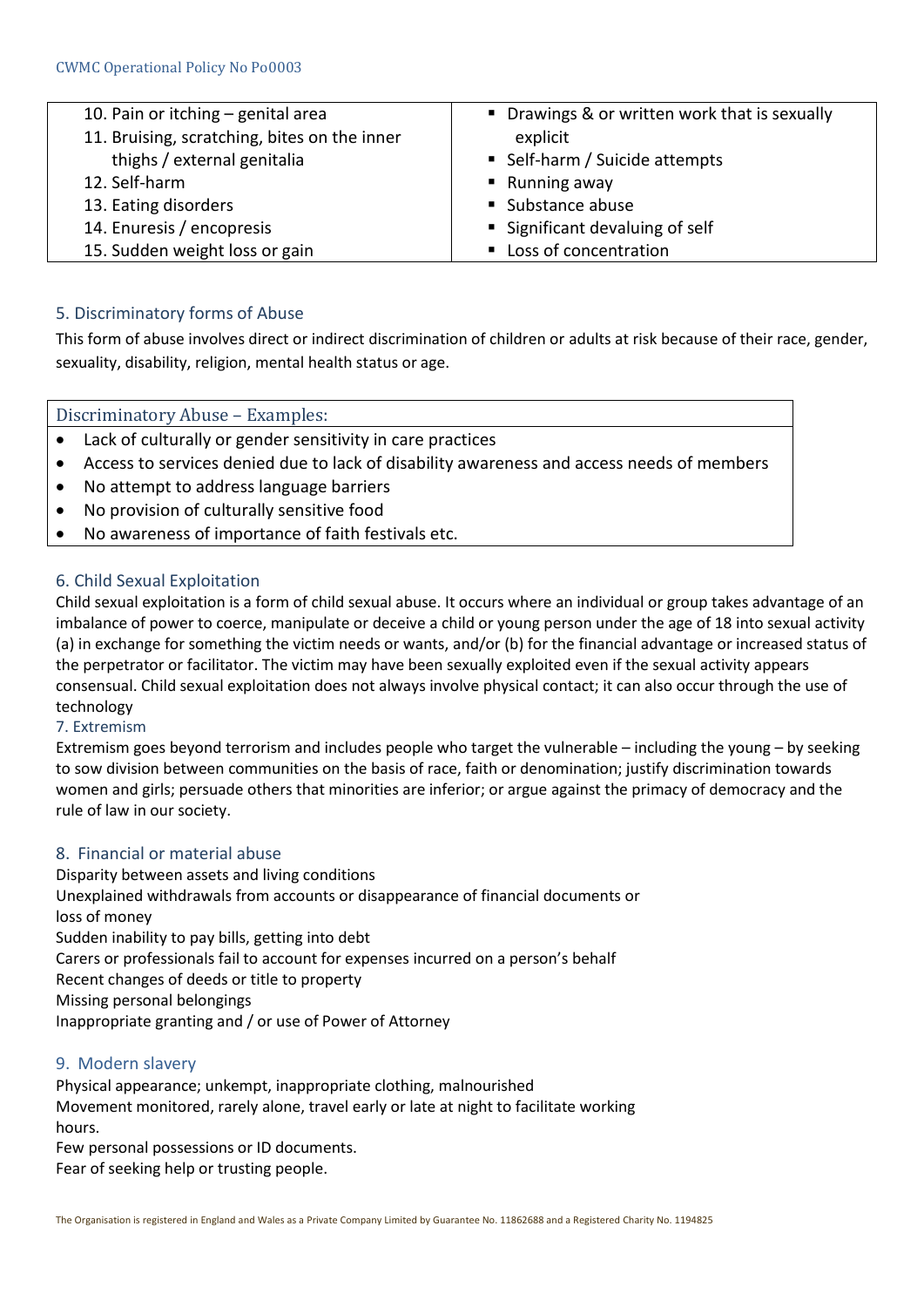## 10. Institutional Abuse

Low self-esteem Withdrawn Anger Person puts themselves down in terms of their gender or sexuality Abuse may be observed in conversations or reports by the person of how they perceive themselves No confidence in complaints procedures for staff or service users.

Neglectful or poor professional practice.



"The legal definition says that someone who lacks capacity cannot, due to illness or disability such as a mental health